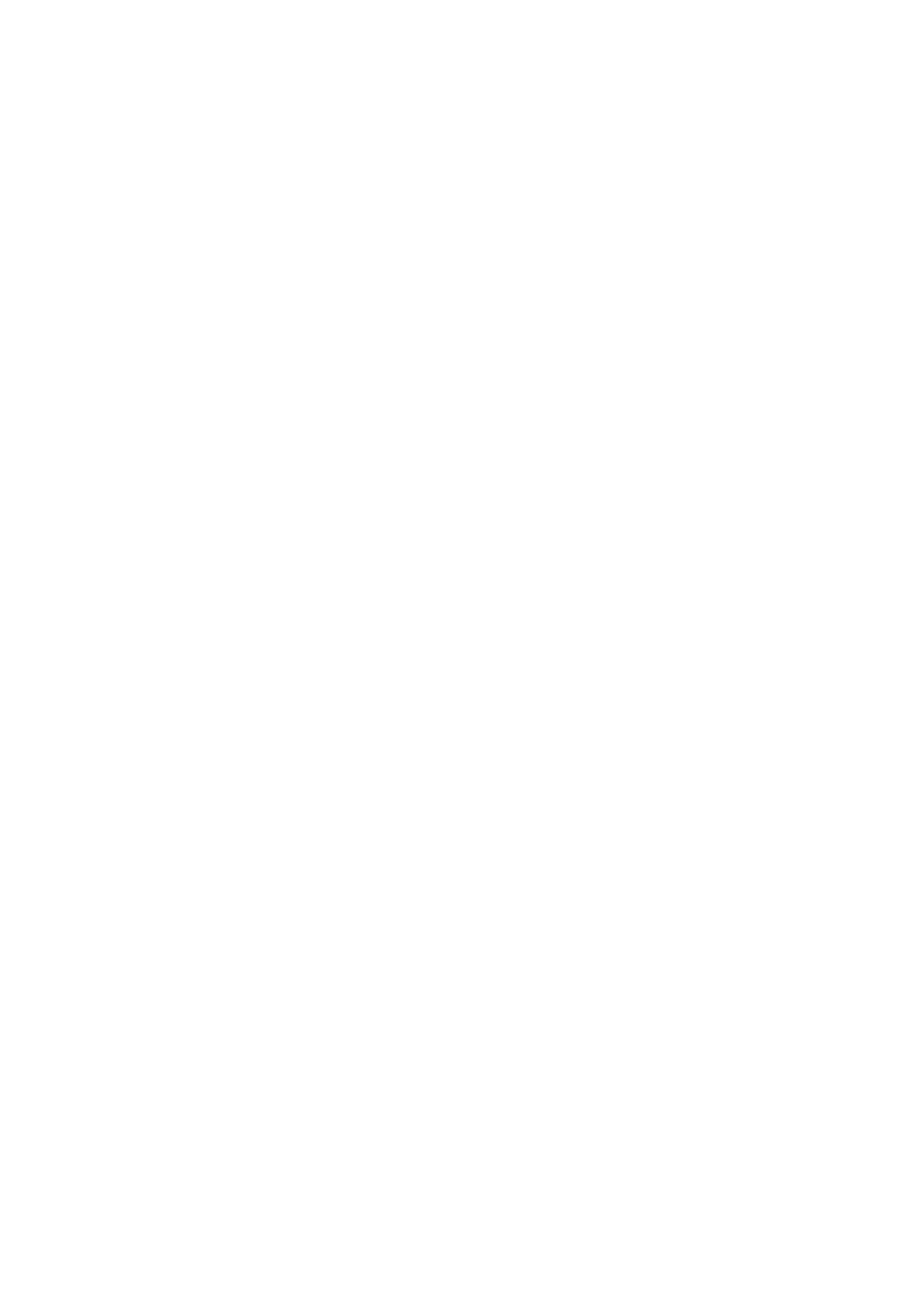# **Contents**

| <b>INTRODUCTION</b>                                                         | $\mathbf 2$ |
|-----------------------------------------------------------------------------|-------------|
| <b>SCHEDULE 1</b>                                                           | 3           |
|                                                                             |             |
| <b>CHAPTER 1: PRINCIPLES</b>                                                |             |
|                                                                             |             |
|                                                                             |             |
| <b>CHAPTER 2: DERIVATION OF THE AAHEDC ENERGY CONSUMPTION TARIFF</b>        | 5           |
|                                                                             |             |
|                                                                             |             |
|                                                                             |             |
| <b>CHAPTER 3: LIABILITY AND SETTLEMENT</b>                                  |             |
|                                                                             |             |
|                                                                             |             |
|                                                                             |             |
| <b>APPENDIX 1: EXAMPLE: CALCULATION OF QUARTERLY LIABILITY</b>              | 9           |
| <b>GLOSSARY</b>                                                             | 10          |
| <b>INDEX TO THE ASSISTANCE FOR AREAS WITH HIGH ELECTRICITY DISTRIBUTION</b> |             |
| <b>COSTS SCHEME CHARGING STATEMENT (ISSUE 7) REVISIONS</b>                  | 15          |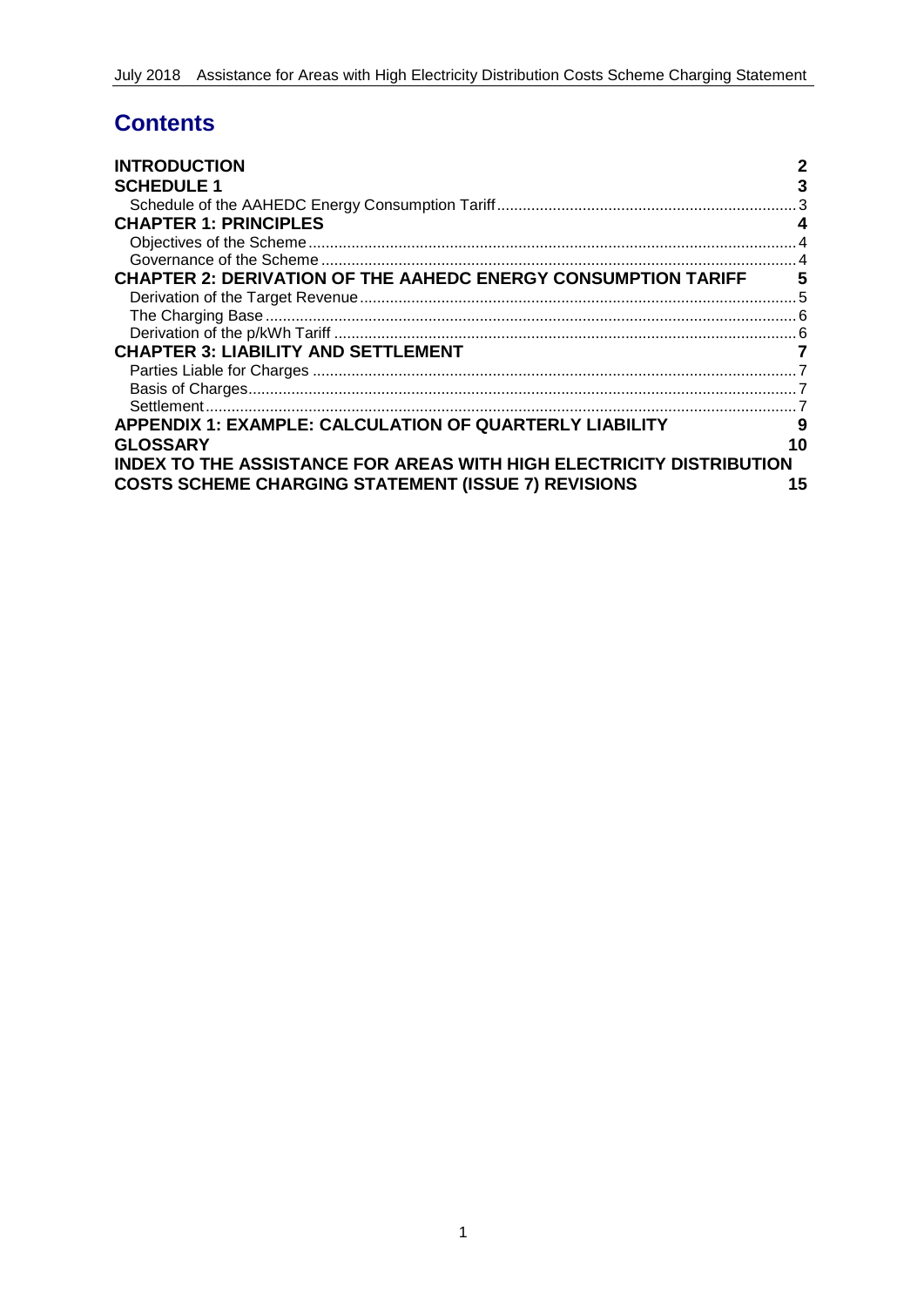### **Introduction**

This statement is published in accordance with Licence Condition C21 of National Grid's Transmission Licence.

This document sets out the energy consumption tariff relating to the Assistance for Areas with High Electricity Distribution Costs Scheme. It also describes the methods by which and principles upon which National Grid derives charges resulting from the Scheme.

This document is also available on our Charging website at:

http://www2.nationalgrid.com/UK/Industry-information/System-charges/Electricitytransmission/Assistance-for-areas-with-high-distribution-costs/

This Assistance for Areas with High Electricity Distribution Costs Scheme Charging Statement Issue 13 was published on 15 July 2018, but is effective from 1 April 2018. This provides one month's notice before any charges calculated using the updated tariff become due for payment.

If you require further details about any of the information contained within this document or have comments on how this document might be improved please contact our **Charging Team**, preferably by email at:

[charging.enquiries@nationalgrid.com](mailto:charging.enquiries@nationalgrid.com)

Or at:

National Grid House Warwick Technology Park Gallows Hill, Warwick CV34 6DA

Telephone 01926 653099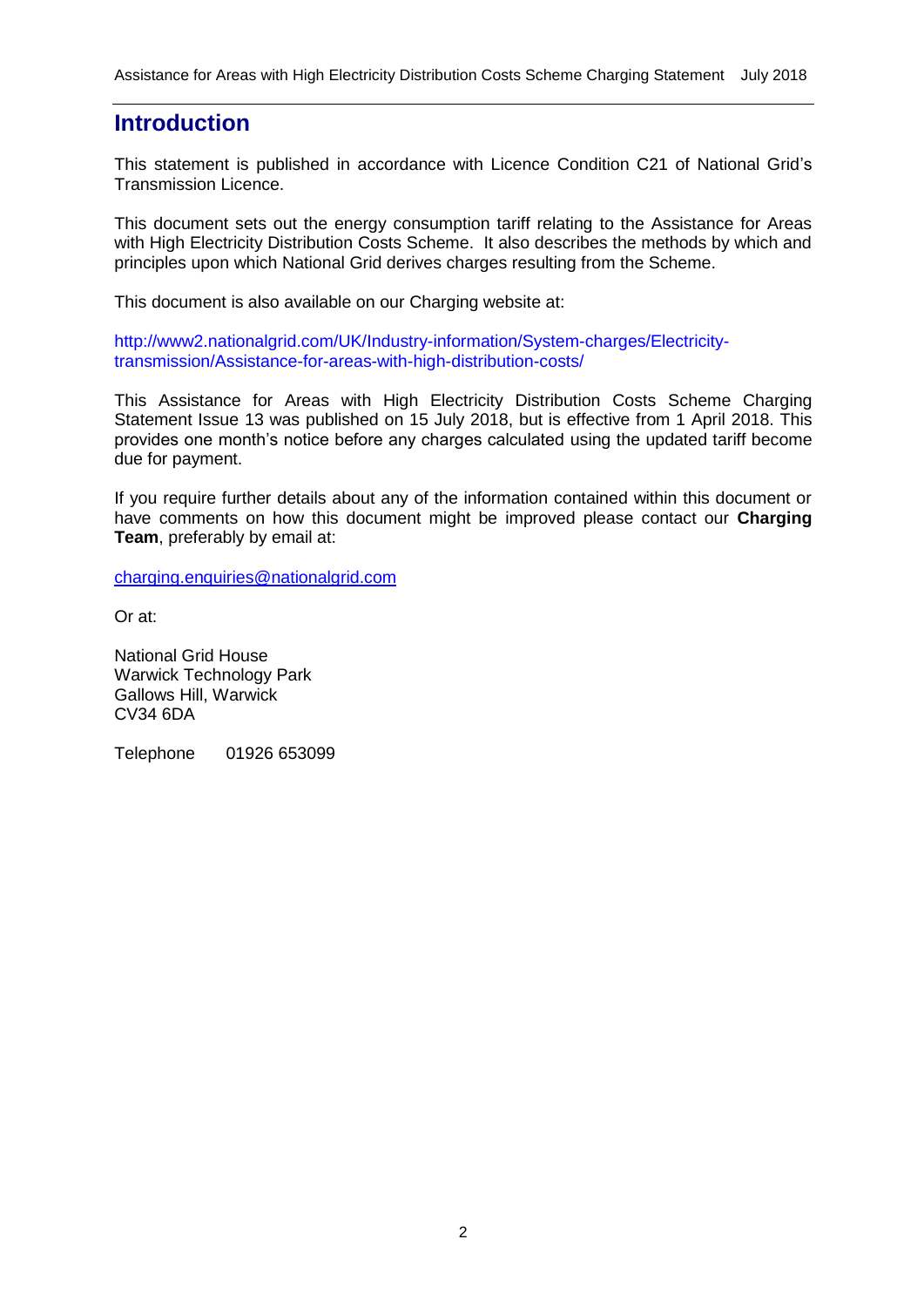# **Schedule 1**

#### **Schedule of the AAHEDC Energy Consumption Tariff**

| Year    | <b>Energy Consumption Tariff</b><br>(p/kWh) |
|---------|---------------------------------------------|
| 2018/19 | 0.024527                                    |

The tariff is based on the total energy consumption across all settlement periods. Parties attracting liability for the tariff are described in Chapter 3 of this document.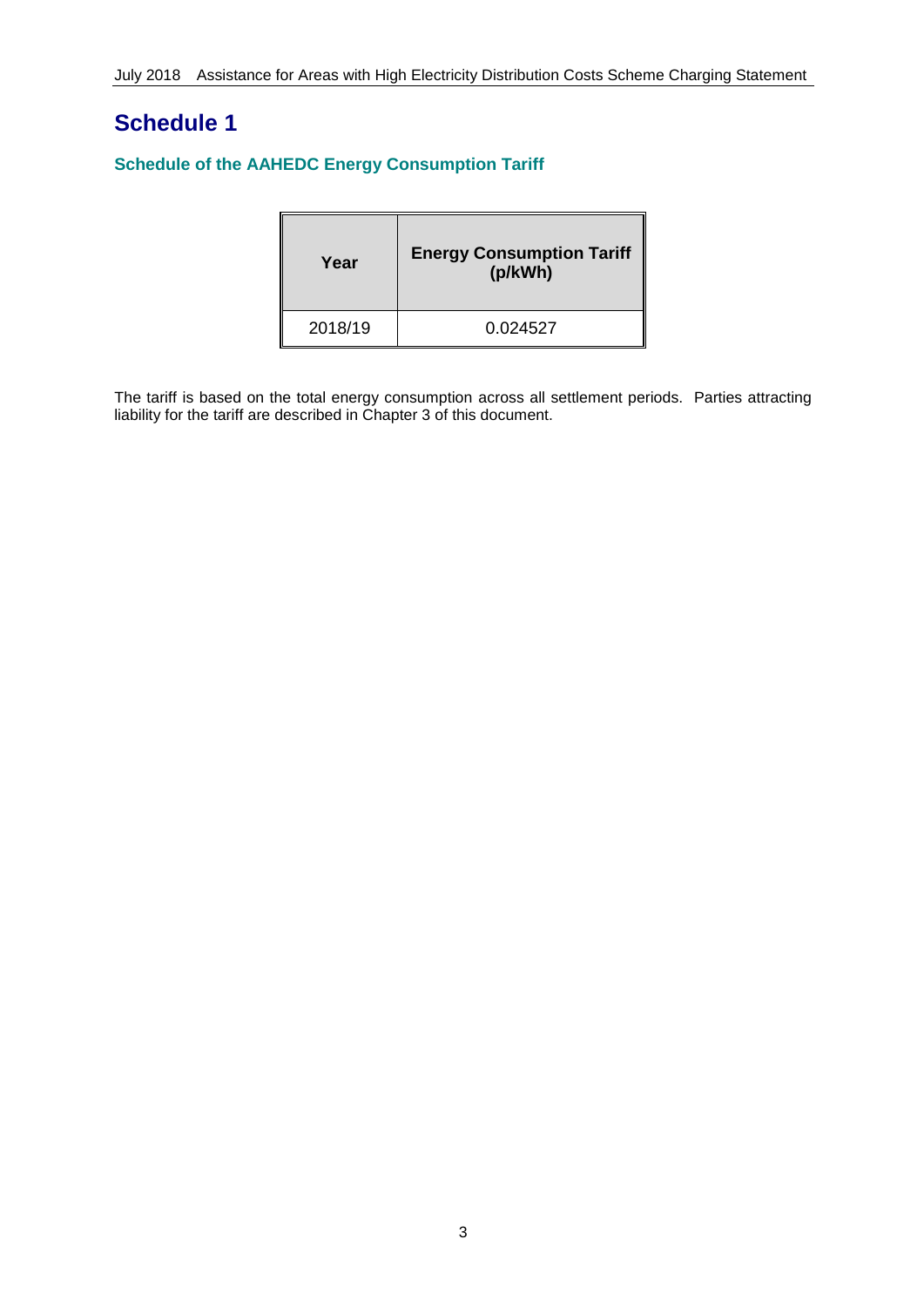## **Chapter 1: Principles**

#### **Objectives of the Scheme**

- 1.1 The Assistance for Areas with High Electricity Distribution Costs Scheme was introduced in the Energy Act 2004. It replaces an earlier arrangement, commonly referred to as "Hydro Benefit", which ended in January 2004 (although this continued on a voluntary basis until 31 March 2005).
- 1.2 The intention of the Scheme is to reduce the costs to consumers of the distribution of electricity in certain areas. Currently the only Specified Area is the North of Scotland. National Grid therefore recovers an Assistance Amount through the Scheme, which is passed to the Relevant Distributor in the Specified Area, Scottish Hydro Electric Power Distribution Ltd. This enables distribution charges to be reduced.

#### **Governance of the Scheme**

- 1.3 The Assistance for Areas with High Electricity Distribution Costs Scheme sits outside of the main contractual framework governing connection to, and use of, the transmission system (the Connection and Use of System Code, or CUSC). Similarly, the charging arrangements are not covered by the Charging Statements published by National Grid in accordance with Conditions C4, C5 and C6 of the Transmission Licence.
- 1.4 Instead, the Scheme is governed directly by Licence Conditions placed on Suppliers, Relevant Distributors, and National Grid.
- 1.5 Licensed Suppliers are obliged (by Licence Condition 30A of their Supply Licence) to pay to National Grid the tariff set out in this statement.
- 1.6 Relevant Distributors are obliged (under the terms of Licence Conditions 53A, 53B and 53C of their Distribution Licences) to apply the benefit from the Scheme to reduce the use of system charges levied on Suppliers.
- 1.7 National Grid's administration of the Scheme is covered by four Conditions in the Transmission Licence:
	- Condition C20 defines the revenue to be recovered in each year;
	- Condition C21 covers payments from Suppliers, and the preparation of this charging statement;
	- Condition C22 specifies the payments to be made to Relevant Distributors; and
	- Condition C23 sets out further reporting requirements to Ofgem and to Relevant Distributors.
- 1.8 The following sections of this statement set out in more detail how the charge is calculated, who is liable for it, and how it is settled.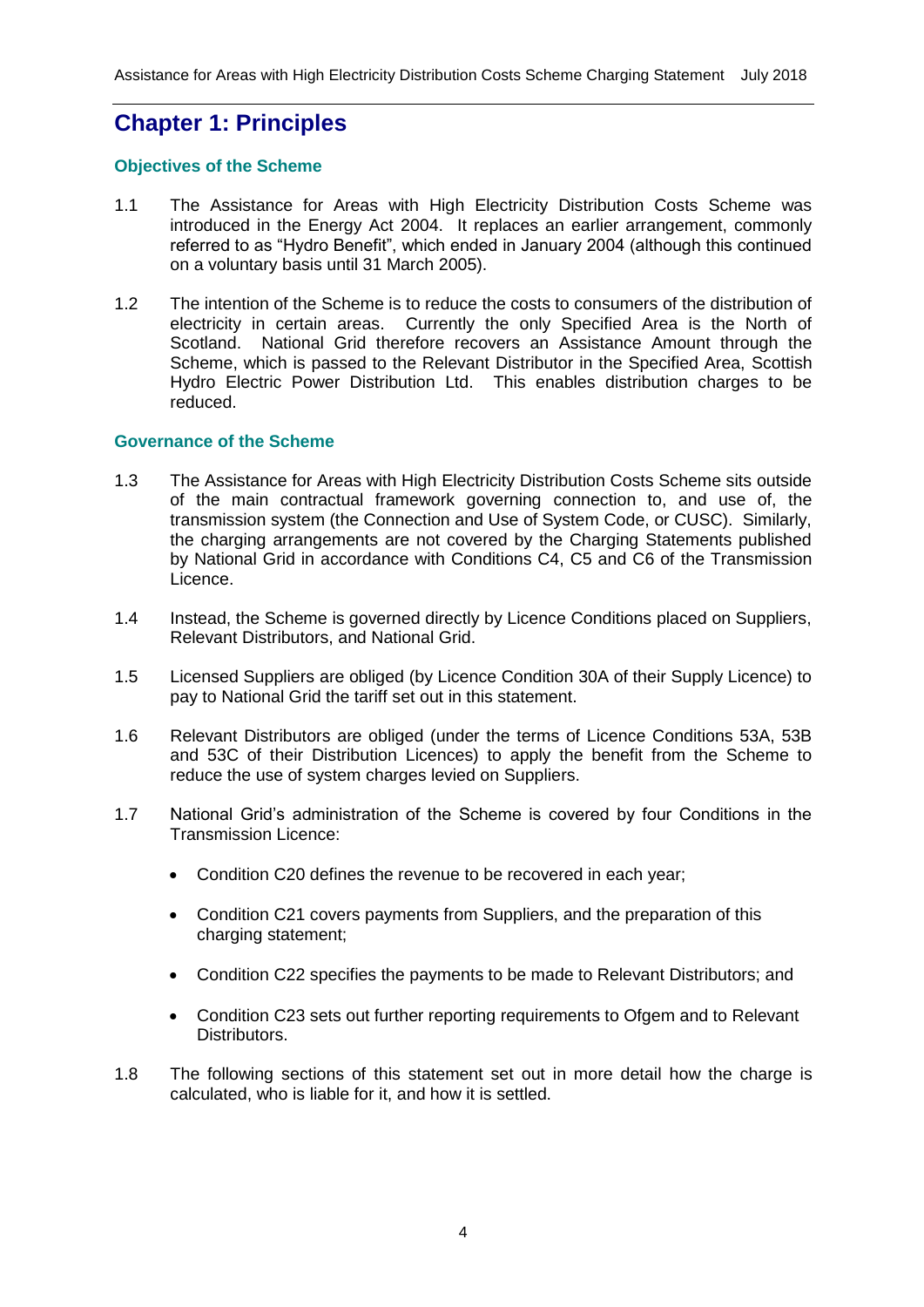## **Chapter 2: Derivation of the AAHEDC Energy Consumption Tariff**

- 2.1 The Assistance for Areas with High Electricity Distribution Costs Scheme (or "AAHEDC") Energy Consumption Tariff is calculated for each financial year. The tariff is effective from 1 April in each year, but is not published until after this date. National Grid is required to give no less than one month's notice prior to issuing the first invoice on 15 August of each year. The tariff is derived by dividing the Target Revenue by the Charging Base, as set out in detail below.
- 2.2 The mid July publication date for the final tariff is set to allow the previous year's final quarter payments to be made (around mid June, see section 3.6) in order for the Correction Amount to be calculated and hence the Target Revenue (section 2.3). However, National Grid will publish its latest forecast tariff in a draft schedule for 1 April.

#### **Derivation of the Target Revenue**

2.3 Condition C20 of National Grid's Transmission Licence defines the Total Scheme Amount in pounds sterling to be recovered each financial year, using the following formula:

 $HBM_t = A_t + HBOC_t - HBK_t$ 

Where

- $HBM_t$  represents the Total Scheme Amount in relation to year t
- $A_t$  represents the Assistance Amount in relation to year t
- $HBOC<sub>t</sub>$  represents the Administration Allowance in relation to year t
- HBK<sub>t</sub> represents the Correction Amount in relation to year t
- 2.4 The Assistance Amount is that recovered by National Grid on behalf of Relevant Distributors. For financial year 2018/19 this will be £61.28m. This is inflated from last year's assistance amount in line with the Retail Price Index. The Assistance Amount for 2018/19 will be paid to the Relevant Distributor; Scottish Hydro Electric Power Distribution Ltd, in accordance with the following schedule:

| <b>Payment Date</b> | <b>Proportion to be Paid</b> | <b>Amount to be Paid</b> |
|---------------------|------------------------------|--------------------------|
| 15 September 2018   | 23%                          | £14,093,347.58           |
| 15 December 2018    | <b>22%</b>                   | £13,480,593.33           |
| 15 March 2019       | 27%                          | £16,544,364.54           |
| 15 June 2019        | <b>28%</b>                   | £17,157,118.79           |
| Total               | 100%                         | £61,275,424.24           |

2.5 The Administration Allowance is an amount of revenue that National Grid is permitted to retain in order to cover the costs of administering the scheme. In 2006/07 it was £80,000 and in subsequent years it has been inflated in line with the Retail Price Index to the current level of £113,693.52.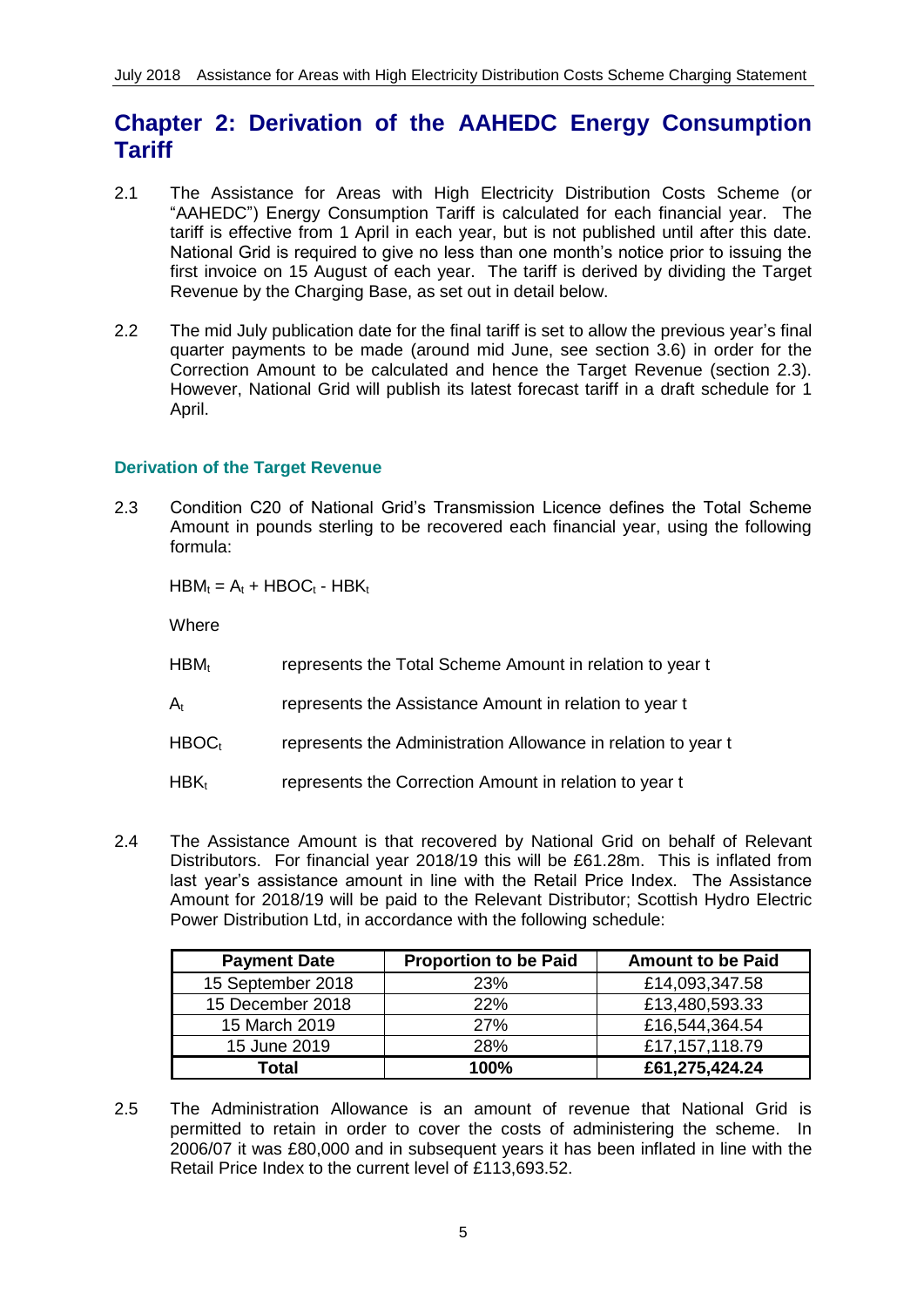2.6 The Correction Amount is the difference between the Total Scheme Amount in the previous year and the income received from the Scheme in that year, adjusted with an allowance for interest at Barclays Bank Base Rate.

#### **The Charging Base**

2.7 The Charging Base is National Grid's forecast of the total energy to be consumed by customers of Licensed Suppliers across all GSP Groups in the relevant financial year. Further detail regarding the exact liabilities incurred by Suppliers can be found in **Chapter 3: Liability and Settlement**.

#### **Derivation of the p/kWh Tariff**

2.8 The p/kWh energy consumption tariff is calculated as follows:

 $p/kWh$  Tariff = HBM<sub>t</sub>  $*$  100  $HBCB<sub>t</sub>$ 

**Where** 

- HBM<sub>t</sub> represents the Total Scheme Amount in relation to year t
- $HBCB<sub>t</sub>$  represents National Grid's forecast of total energy to be consumed by customers of Licensed Suppliers at GSPs in kWh in year t
- 2.9 The current tariff is set out in **Schedule 1** of this statement.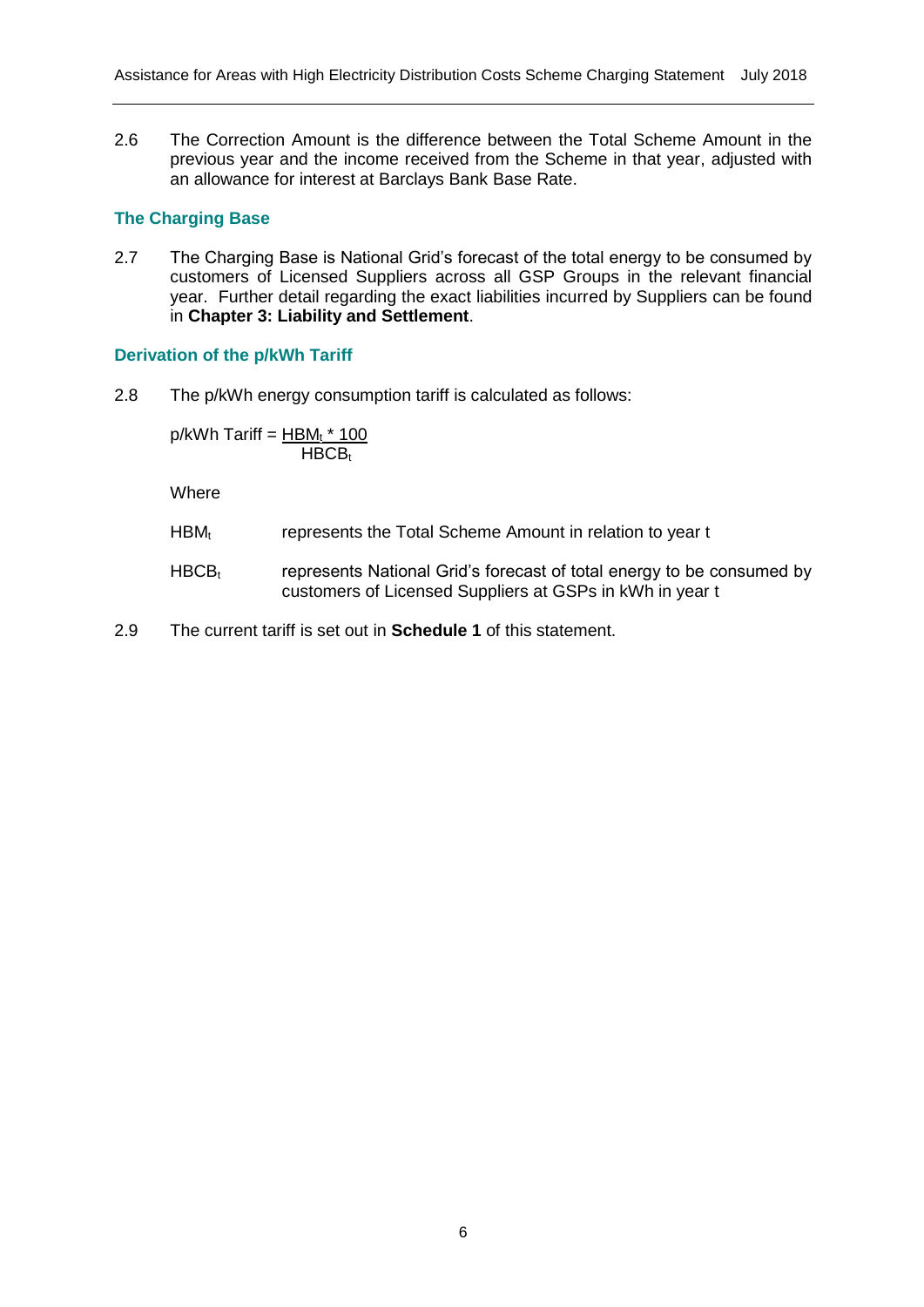# **Chapter 3: Liability and Settlement**

#### **Parties Liable for Charges**

3.1 Licensed Suppliers are liable for AAHEDC energy consumption charges.

#### **Basis of Charges**

- 3.2 From 1 April 2005, the AAHEDC energy consumption charge incurred by a Supplier will be determined by the total half-hourly and non half-hourly metered energy consumption over all settlement periods attributed to the following BM Units for which the Supplier is the lead party:
	- Supplier BM Units (i.e. those comprising plant and/or apparatus registered in SVA Metering Systems);
	- Any other BM Units relating to demand supplied by Licensed Suppliers by means of a distribution system.
- 3.3 Section 179 of the Energy Act 2004 has extended the definition of electricity supply to include electricity conveyed solely by means of a transmission system. Therefore from 1st April 2006, the energy consumption charge incurred by a Supplier also includes BM Units relating to Non-Embedded Customers.
- 3.4 BM Units relating to Station Load, Pumping Demand and Additional Load at Power Stations, and Interconnector User BM Units, are not liable for Assistance for Areas with High Electricity Distribution Costs Scheme energy consumption charges.
- 3.5 For the avoidance of doubt, BM Units in the North of Scotland are liable for Assistance for Areas with AAHEDC energy consumption charges.

#### **Settlement**

3.6 AAHEDC energy consumption charges are invoiced on a quarterly basis, with invoices despatched by 15 August, 15 November, 15 February and 15 May (or the following business day). In 2018/19, the invoicing timetable will be as follows:

| <b>Period of Liability</b> | <b>Invoice Date</b> | <b>Payment Date</b> |
|----------------------------|---------------------|---------------------|
| April – June 2018          | 15 August 2018      | 12 September 2018   |
| July - September 2018      | 15 November 2018    | 13 December 2018    |
| October - December 2018    | 15 February 2019    | 15 March 2019       |
| January - March 2019       | 15 May 2019         | 12 June 2019        |

- 3.7 Payment terms for invoices relating AAHEDC energy consumption charges are 28 days. The dates by which such invoices relating to the financial year 2018/19 should be paid can be seen in the above table.
- 3.8 Invoices may also include a separate amount representing an interest charge to cover the late payment of previous invoices. This will be applied at 8% above the base interest rate on any payments not made on the payment due date, calculated for each day after the payment due date up to and including the date on which payment was actually made. Suppliers should also note that Condition 30A of their Supply Licence requires them to pay relevant invoices in accordance with the above timetable.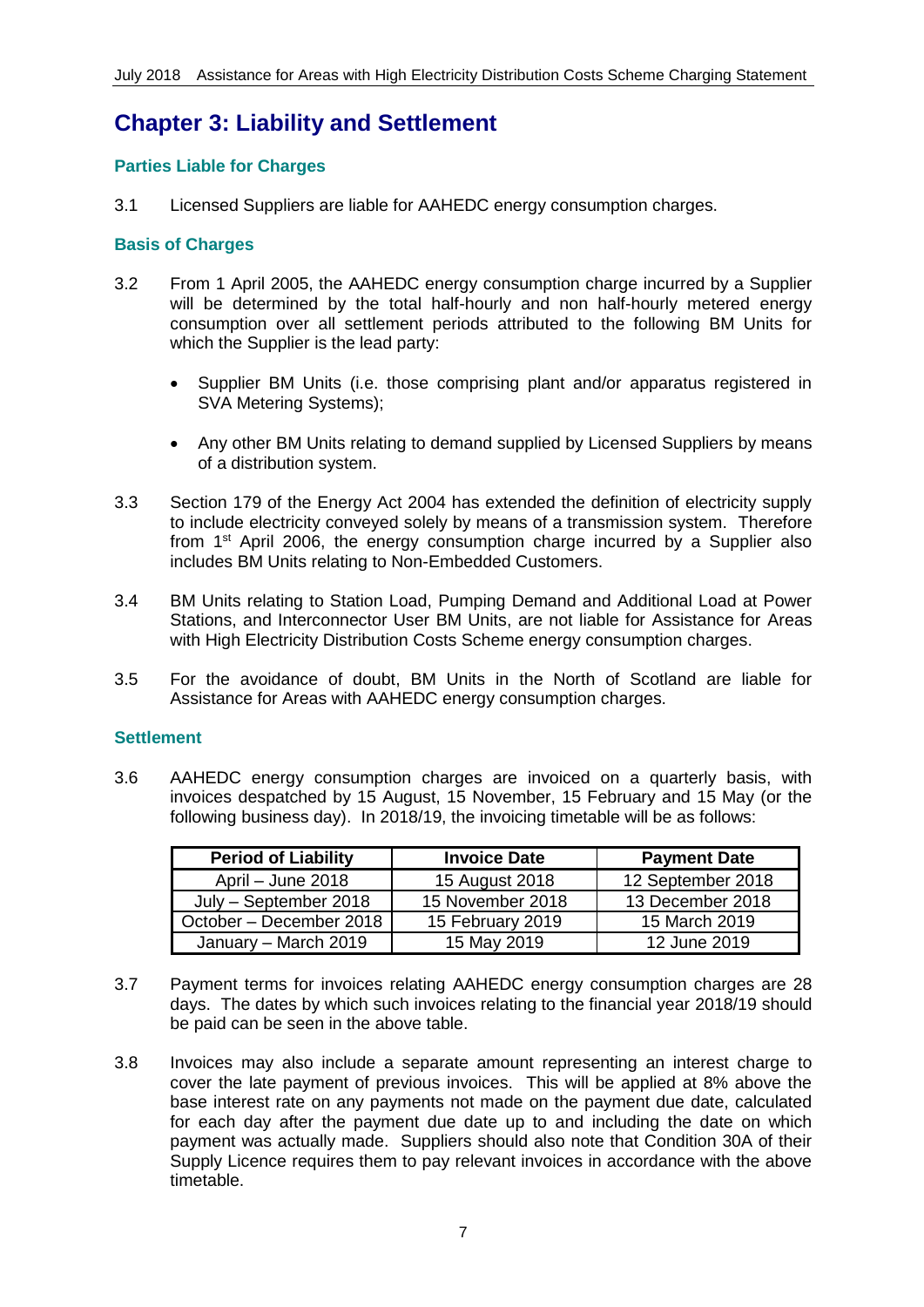- 3.9 Invoices are calculated using the best possible settlement data relating to half-hourly and non half-hourly metered energy consumption supplied from BSCCo available at the time. This calculation may be performed at any time between receipt of data from the Initial Settlement Run relating to the final day of the relevant quarter and the invoice date, as set out in paragraph 3.4. In normal circumstances, for an entire quarter, the data will predominantly comprise that from the Initial and First Reconciliation Settlement Runs however National Grid will confirm which BSCCo data has been used.
- 3.10 In the event of data for any settlement day being unavailable at the time of the invoice calculation then National Grid will substitute such data as it shall, at its reasonable discretion, think fit. In normal circumstances, data for the corresponding settlement day the previous week will be used but occasionally last year's data may be used if a gap occurs during an annual holiday, Easter for example. If such a situation arises then National Grid will notify the method of substitution to users.
- 3.11 Settlement is final at the Invoice Date. There is no reconciliation using data from the Final Reconciliation Settlement Run.
- 3.12 In the event of any queries concerning the operation of the Assistance for Areas with High Electricity Distribution Costs Scheme please contact our **Charging Team** using the details set out on page 3 of this statement.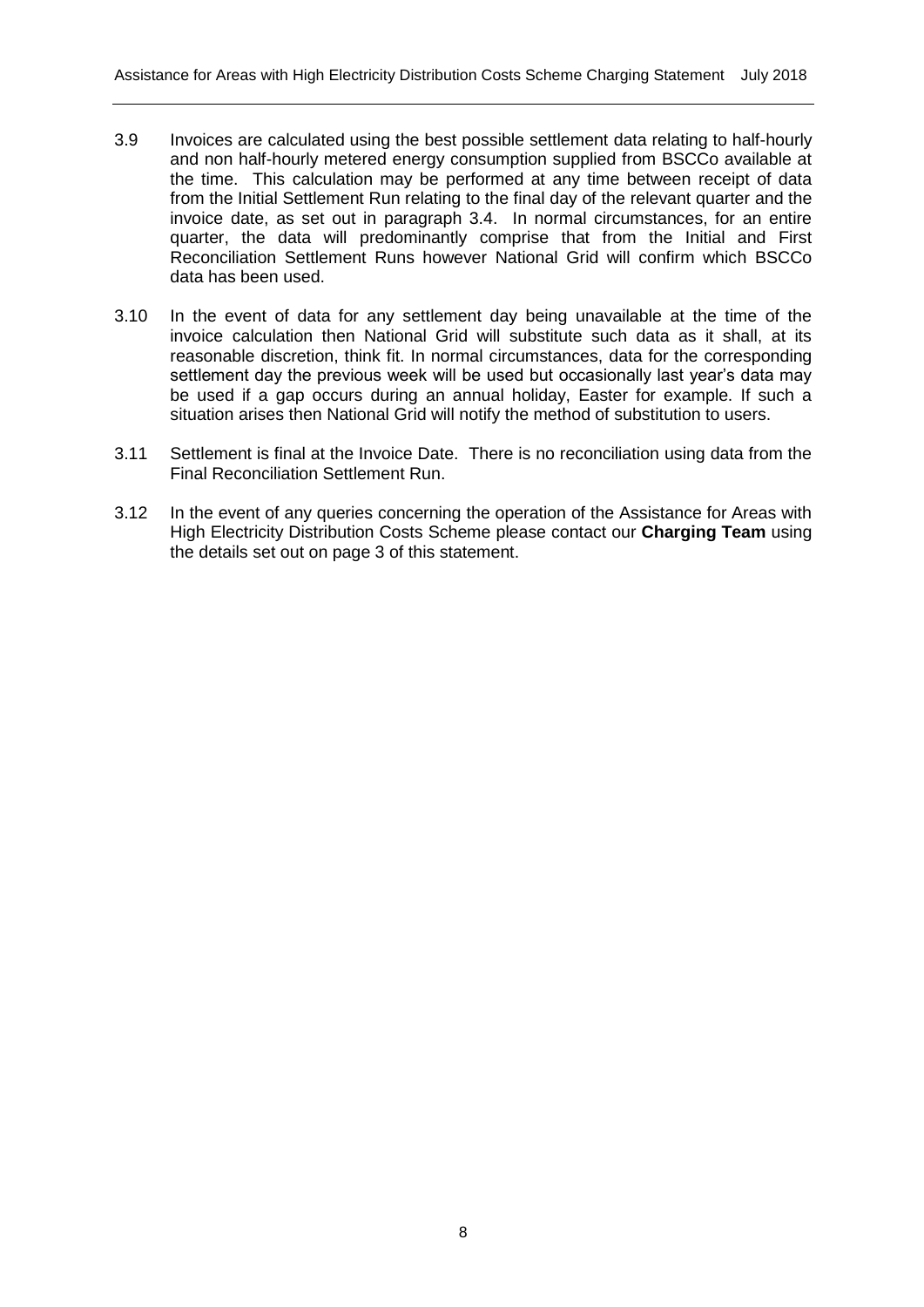# **Appendix 1: Example: Calculation of Quarterly Liability**

This appendix illustrates the methodology used by National Grid in the derivation of charges relating to the Assistance for Areas with High Electricity Distribution Costs Scheme through the use of a hypothetical example.

Supplier A is the lead party of one set of 14 Base BM Units. It is also the lead party of one BM Unit relating to a Non-Embedded Customer. Using the best settlement data available at the time, the following energy consumption for Quarter 1, 2018/19 (i.e. 1 April 2018 – 30 June 2018) is recorded:

|                            | Quarterly     |
|----------------------------|---------------|
| BM Unit                    | Energy (kWh)  |
| 2.<br>AAAAA000             | 100,000,000   |
| 2<br>BAAAA000              | 100,000,000   |
| $\mathbf{2}^-$<br>CAAAA000 | 100.000.000   |
| 2.<br>DAAAA000             | 100.000.000   |
| $^{2}$<br>EAAAA000         | 100,000,000   |
| 2<br>FAAAA000              | 100,000,000   |
| 2.<br>GAAAA000             | 100,000,000   |
| 2<br>HAAAA000              | 100,000,000   |
| $\mathbf{2}^-$<br>JAAAA000 | 100,000,000   |
| 2<br>KAAAA000              | 100,000,000   |
| 2<br>LAAAA000              | 100,000,000   |
| $^{2}$<br>MAAAA000         | 100,000,000   |
| 2.<br>NAAAA000             | 100,000,000   |
| PAAAA000<br>2              | 100,000,000   |
| Sub-total                  | 1,400,000,000 |
| T AAAAD-1                  | 100,000,000   |
| Total                      | 1,500,000,000 |

The Supplier's charge for Quarter 1 is therefore calculated as follows:

 $Change = 1,500,000,000kWh \times 0.024527$ 100

**= £367,905.00**

These charges would be invoiced in accordance with the timetable set out in **Chapter 3** of this statement.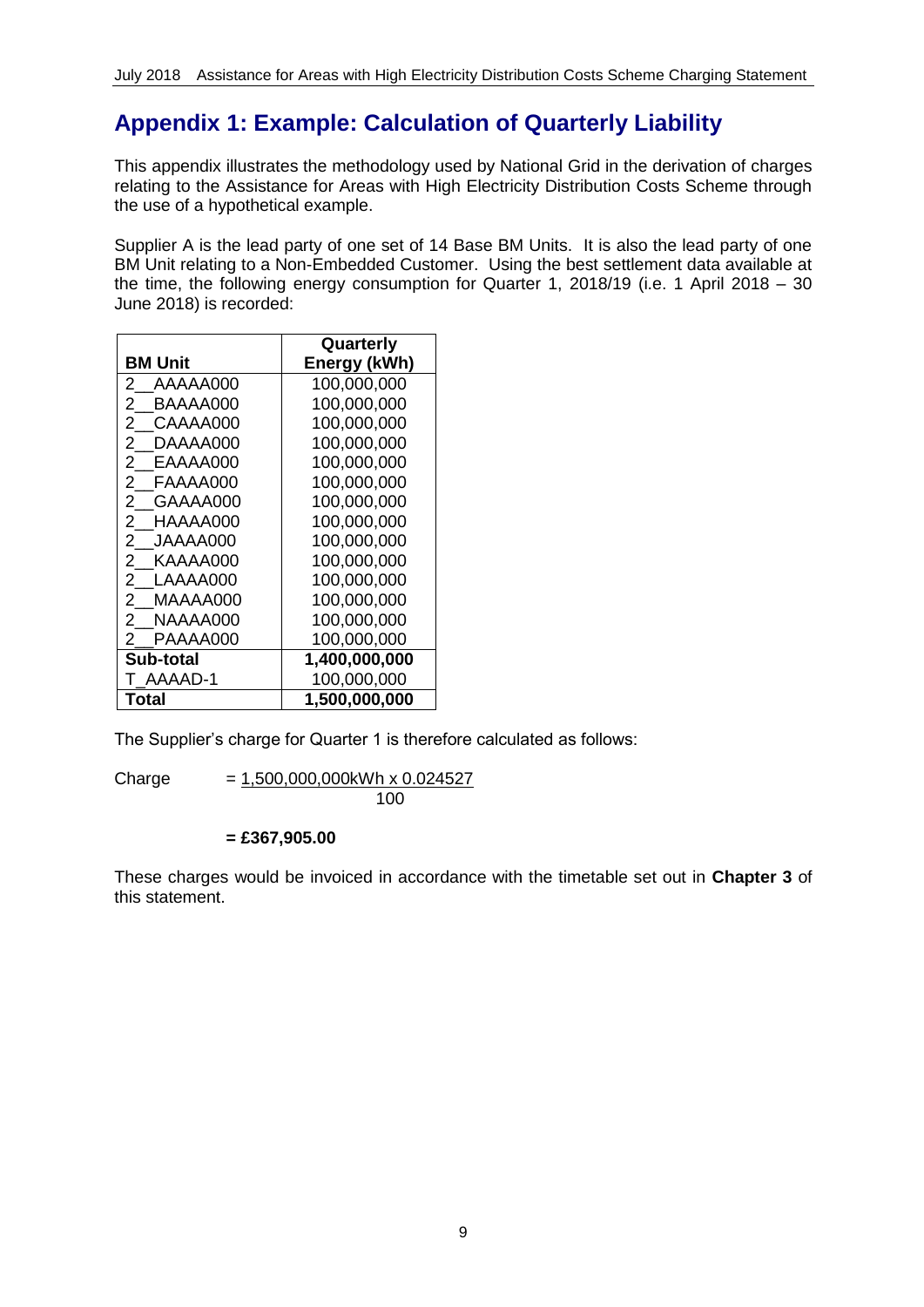### **Glossary**

The following definitions are intended to assist the reader's understanding of this document. In the event of conflict with definitions given elsewhere, those used in the Electricity Act 1989 (as amended by the Utilities Act 2000 and the Energy Act 2004), Transmission Licence, Grid Code, Balancing and Settlement Code and Connection and Use of System Code take precedence.

For the avoidance of doubt "as defined in the BSC" relates to the Balancing and Settlement Code as published from time to time.

| <b>AAHEDC</b>                                                                                             | An abbreviation of the Assistance for Areas with High<br><b>Electricity Distribution Costs Scheme</b>                                                                                                   |  |  |
|-----------------------------------------------------------------------------------------------------------|---------------------------------------------------------------------------------------------------------------------------------------------------------------------------------------------------------|--|--|
| Act                                                                                                       | The Electricity Act 1989                                                                                                                                                                                |  |  |
| <b>Additional Load</b>                                                                                    | Site Load other than Station Load and importing Generating<br>Units for processes other than the production of electricity                                                                              |  |  |
| <b>Administration Allowance</b>                                                                           | The amount of the revenue allowance that National Grid is<br>permitted to retain to cover the costs of administering the<br>Scheme                                                                      |  |  |
| <b>Assistance Amount</b>                                                                                  | The amount payable by National Grid to a relevant distributor<br>in a relevant year under the Scheme                                                                                                    |  |  |
| <b>Assistance for Areas with</b><br><b>High Electricity</b><br><b>Distribution Costs</b><br><b>Scheme</b> | The scheme established pursuant to the Energy Act 2004<br>(Assistance for Areas with High Distribution Costs) Order<br>2005                                                                             |  |  |
| <b>Balancing and Settlement</b><br>Code (BSC)                                                             | As defined in the Transmission Licence                                                                                                                                                                  |  |  |
| <b>Base BM Unit</b>                                                                                       | As defined in the BSC                                                                                                                                                                                   |  |  |
| <b>Base Interest Rate</b>                                                                                 | In respect of any day, the rate per annum which is equal to<br>the base lending rate from time to time of Barclays Bank plc<br>as at the close of business on the immediately preceding<br>business day |  |  |
| <b>BM Unit</b>                                                                                            | Defined in the BSC as:                                                                                                                                                                                  |  |  |
|                                                                                                           | "a unit established and registered (or to be established and<br>registered) by a Party in accordance with section K3 [of the<br><b>BSCI</b> "                                                           |  |  |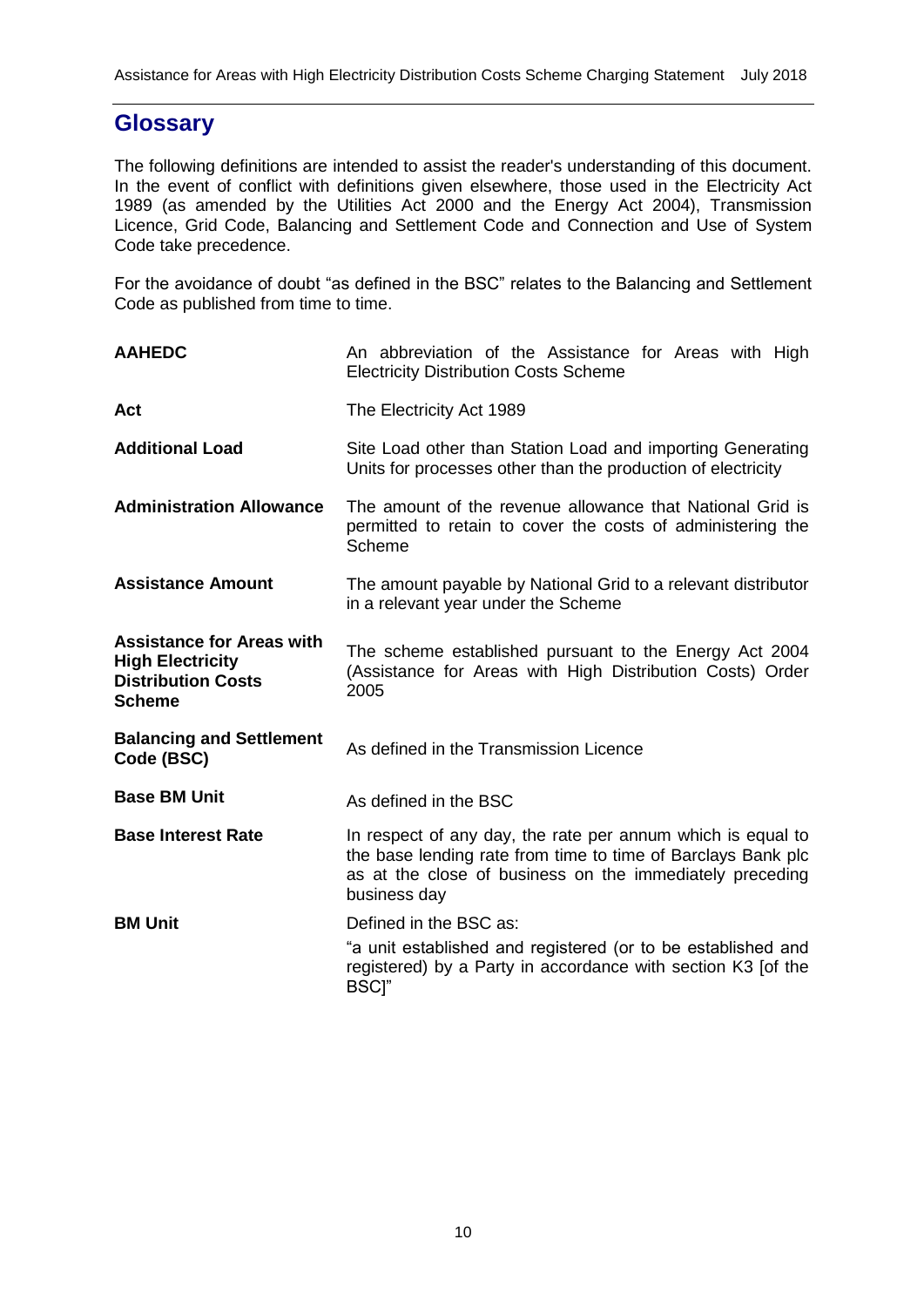| <b>BM Unit Metered Volume</b>                      | Defined in the BSC as:                                                                                                                                                                                                                           |                                                                                                                                                                                                                                |  |
|----------------------------------------------------|--------------------------------------------------------------------------------------------------------------------------------------------------------------------------------------------------------------------------------------------------|--------------------------------------------------------------------------------------------------------------------------------------------------------------------------------------------------------------------------------|--|
| "QM <sub>ii</sub> "                                | (i)                                                                                                                                                                                                                                              | "In respect of a Settlement Period:<br>in relation to a BM Unit (other than an Interconnector<br>BM Unit) comprising CVA Metering Systems, the<br>Metered Volume (as determined in accordance with<br>Section R [of the BSC]); |  |
|                                                    | (ii)                                                                                                                                                                                                                                             | in relation to an Interconnector BM Unit, the quantity<br>determined in accordance with Section R7.4.2 [of the<br>BSC];                                                                                                        |  |
|                                                    | (iii)                                                                                                                                                                                                                                            | in relation to an Interconnector Error Administrator<br>BM Unit, the quantity determined in accordance with<br>Section T4.1; and                                                                                               |  |
|                                                    | (iv)                                                                                                                                                                                                                                             | in relation to a Supplier BM Unit, the quantity<br>determined in accordance with section T4.2.1 [of the<br>BSC]."                                                                                                              |  |
| <b>BSCCo</b>                                       |                                                                                                                                                                                                                                                  | As defined in the BSC                                                                                                                                                                                                          |  |
| <b>Charging Base</b>                               |                                                                                                                                                                                                                                                  | As defined in section 2.7 of this statement                                                                                                                                                                                    |  |
| <b>Charging Statements</b>                         | Documents prepared by National Grid in accordance with<br>Conditions C4, C5 and C6 of the Transmission Licence<br>setting out charges payable for connection to, and use of, the<br>transmission system for matters other than the Scheme        |                                                                                                                                                                                                                                |  |
| <b>Connection and Use of</b><br><b>System Code</b> | A document prepared by National Grid in accordance with<br>Condition C10 of the Transmission Licence forming the main<br>contractual framework governing connection to, and use of,<br>the transmission system for matters other than the Scheme |                                                                                                                                                                                                                                |  |
| <b>Correction Amount</b>                           | The difference between the Total Scheme Amount in the<br>previous year and the income received from the Scheme in<br>that year                                                                                                                   |                                                                                                                                                                                                                                |  |
| <b>CUSC</b>                                        | The Connection and Use of System Code                                                                                                                                                                                                            |                                                                                                                                                                                                                                |  |
| <b>Demand</b>                                      | Electricity consumed at sites or by equipment not owned and<br>operated by National Grid                                                                                                                                                         |                                                                                                                                                                                                                                |  |
| <b>Distribution</b>                                | Conveyance of electricity by means of a Distribution System                                                                                                                                                                                      |                                                                                                                                                                                                                                |  |
| <b>Distribution System</b>                         | As defined in the BSC                                                                                                                                                                                                                            |                                                                                                                                                                                                                                |  |
| <b>Energy Consumption</b>                          | As defined in sections 3.2 and 3.3 of this statement                                                                                                                                                                                             |                                                                                                                                                                                                                                |  |
| <b>Energy Consumption</b><br>Charge                | Charge levied on Suppliers in order to allow National Grid to<br>recover the Total Scheme Amount                                                                                                                                                 |                                                                                                                                                                                                                                |  |
| <b>Energy Consumption</b><br><b>Tariff</b>         | statement                                                                                                                                                                                                                                        | The tariff levied on Suppliers' Energy Consumption in order<br>to allow National Grid to recover the Total Scheme Amount,<br>and calculated in accordance with Chapter 2 of this                                               |  |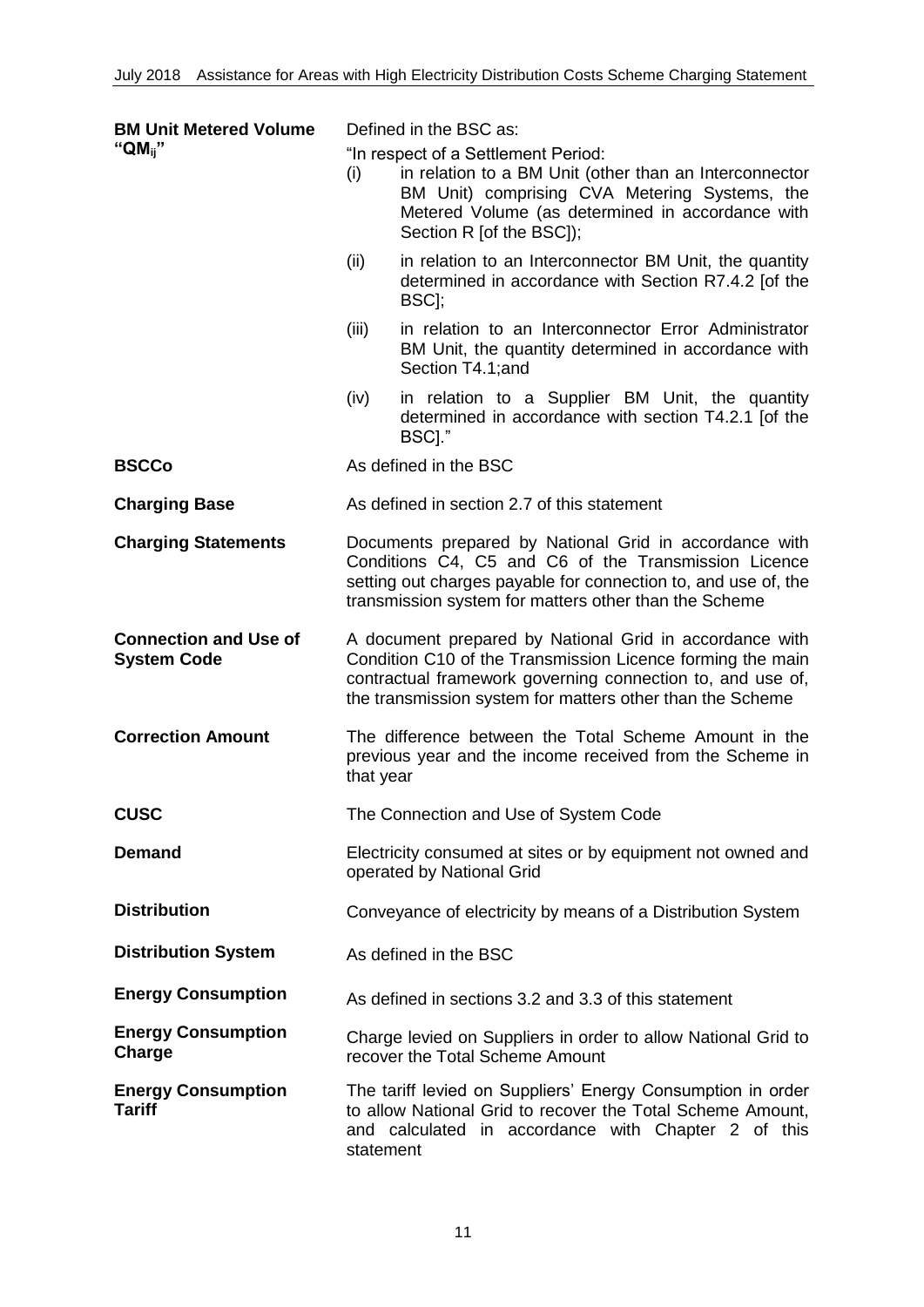| <b>First Reconciliation</b><br><b>Settlement Run</b> | As defined in the BSC                                                                                                                                                                                                                                                   |
|------------------------------------------------------|-------------------------------------------------------------------------------------------------------------------------------------------------------------------------------------------------------------------------------------------------------------------------|
| <b>Final Reconciliation</b><br><b>Settlement Run</b> | As defined in the BSC                                                                                                                                                                                                                                                   |
| <b>Financial Year</b>                                | The period of 12 months ending on $31st$ March in each<br>calendar year                                                                                                                                                                                                 |
| <b>Generating Unit</b>                               | As defined in the Grid Code                                                                                                                                                                                                                                             |
| <b>Grid Code</b>                                     | A document prepared by National Grid in accordance with<br>Condition C14 of the Transmission Licence setting out the<br>technical parameters for the operation and use of the<br>transmission system and of plant and apparatus connected<br>to the transmission system |
| <b>Grid Supply Point (GSP)</b>                       | A point of delivery from the GB Transmission System to a<br>distribution system or Non-Embedded User                                                                                                                                                                    |
| <b>GSP Group</b>                                     | As defined in the BSC                                                                                                                                                                                                                                                   |
| <b>Hydro Benefit</b>                                 | A common abbreviation of the Assistance for Areas with<br>High Electricity Distribution Costs Scheme. More accurately,<br>the scheme preceding the Assistance for Areas with High<br><b>Electricity Distribution Costs Scheme</b>                                       |
| <b>Initial Settlement Run</b>                        | As defined in the BSC                                                                                                                                                                                                                                                   |
| <b>Interconnector</b>                                | As defined in the BSC                                                                                                                                                                                                                                                   |
| <b>Interconnector User</b>                           | As defined in the BSC                                                                                                                                                                                                                                                   |
| <b>Interconnector User BM</b><br>Units               | BM Units for which the lead party is an Interconnector User                                                                                                                                                                                                             |
| <b>Licensed Supplier</b>                             | A holder of an electricity supply licence                                                                                                                                                                                                                               |
| <b>Non-Embedded Customer</b>                         | A User, except an Electricity Distributor, receiving electricity<br>direct from the National Grid Transmission<br>System<br>irrespective of from whom it is supplied                                                                                                    |
| <b>North of Scotland</b>                             | The area of Scotland specified in Schedule 1 of the Energy<br>Act 2004 (Assistance for Areas with High Distribution Costs)<br>Order 2005                                                                                                                                |
| Ofgem                                                | The Office of Gas and Electricity Markets                                                                                                                                                                                                                               |
| <b>Power Station</b>                                 | Defined in the Grid Code as:                                                                                                                                                                                                                                            |
|                                                      | "an installation comprising one or more Generating Units<br>(even where sited separately) owned and/or controlled by the<br>same Generator, which may be reasonably considered as<br>being managed as one Power Station."                                               |
| <b>Relevant Distributor</b>                          | As defined in Condition C20 of the Transmission Licence                                                                                                                                                                                                                 |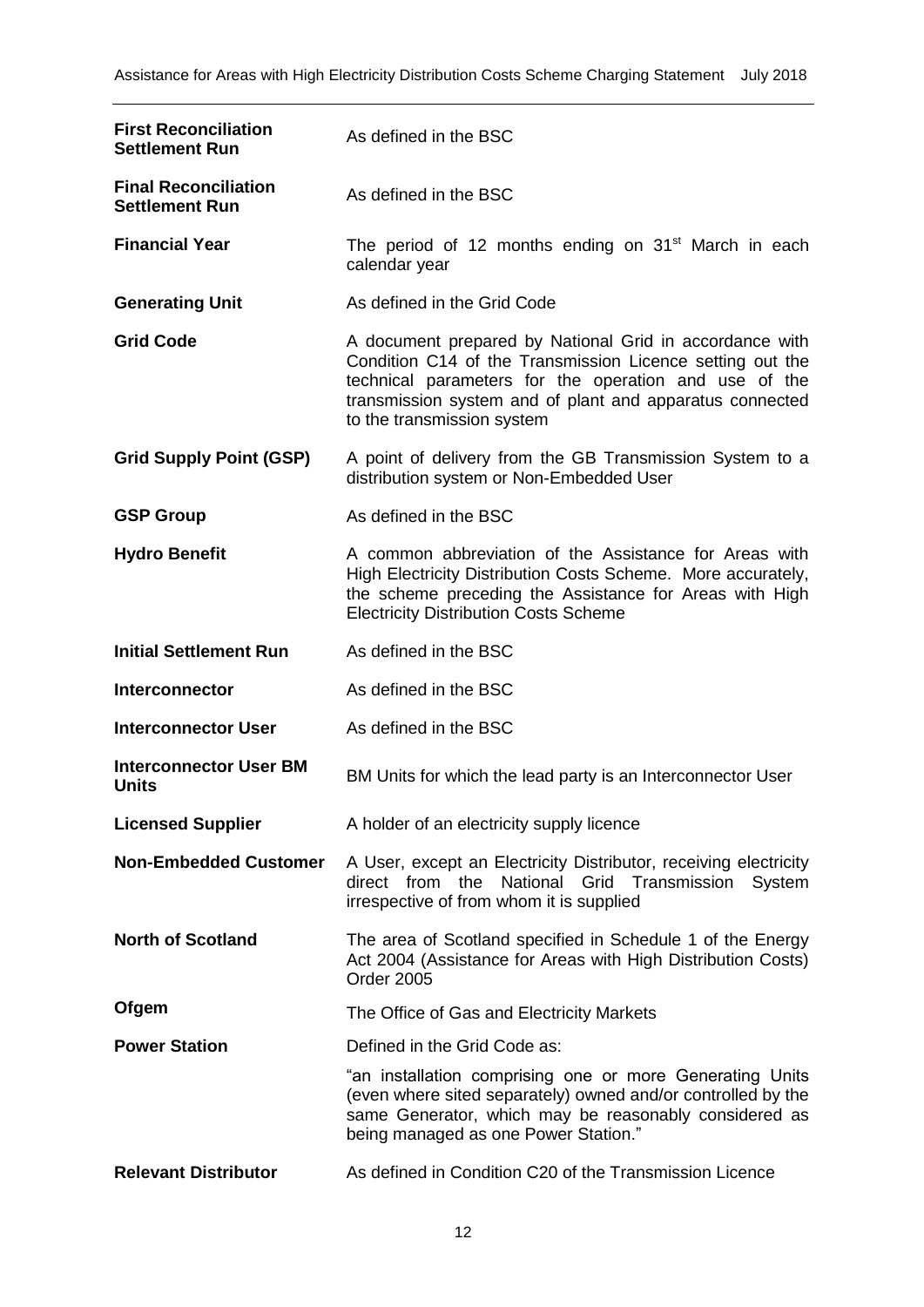| <b>Retail Price Index</b>  | In the context of the Scheme, means the percentage change<br>(whether of a positive or a negative value) in the arithmetic<br>average of the Retail Price Index figures published or<br>determined with respect to each of the six months May to<br>October (both inclusive) in relation to the relevant year t-1<br>and that are published or determined with respect to the<br>same months in relation to the relevant year t-2                                                                                                                                                                                              |
|----------------------------|--------------------------------------------------------------------------------------------------------------------------------------------------------------------------------------------------------------------------------------------------------------------------------------------------------------------------------------------------------------------------------------------------------------------------------------------------------------------------------------------------------------------------------------------------------------------------------------------------------------------------------|
| <b>Scheme</b>              | The Assistance for Areas with High Electricity Distribution<br><b>Costs Scheme</b>                                                                                                                                                                                                                                                                                                                                                                                                                                                                                                                                             |
| <b>Settlement Day</b>      | has the meaning given to that expression in the BSC                                                                                                                                                                                                                                                                                                                                                                                                                                                                                                                                                                            |
| <b>Settlement Period</b>   | Defined in the BSC as:                                                                                                                                                                                                                                                                                                                                                                                                                                                                                                                                                                                                         |
|                            | "Settlement Period j starts at the spot time occurring at the<br>beginning of the half hour and ends at the spot time<br>occurring exactly 30 minutes later. The spot time at the<br>beginning of one period therefore coincides with the spot<br>time at the end of the previous period."                                                                                                                                                                                                                                                                                                                                     |
| <b>Settlement Run</b>      | Defined in the BSC as:                                                                                                                                                                                                                                                                                                                                                                                                                                                                                                                                                                                                         |
|                            | "a determination (in accordance with Section T), in relation to<br>a Settlement Day, of amounts giving rise, on the part of<br>Trading Parties and the Transmission Company, to a liability<br>to pay or a right to be paid by the BSC Clearer amounts in<br>respect of Trading Charges in each Settlement Period in that<br>Settlement Day, and of the net credit or debit in respect of<br>such amounts; and where the context requires a reference to<br>a Settlement Run includes the data and information<br>produced by the SAA following such a determination and<br>delivered to the FAA in accordance with Section N" |
| <b>Site Load</b>           | May comprise Station Load and Additional Load.                                                                                                                                                                                                                                                                                                                                                                                                                                                                                                                                                                                 |
|                            | The sum of the BM Unit Metered Volumes $(QM_{ii})$ , expressed<br>as a positive number, of BM Units within the Trading Unit<br>with QM <sub>ii</sub> less than zero during the three Settlement Periods<br>of the Triad (i.e. $\Sigma QM_{ij}$ where $QM_{ij}$ <0)                                                                                                                                                                                                                                                                                                                                                             |
| <b>Specified Area</b>      | As defined in the Energy Act 2004 (Assistance for Areas with<br>High Distribution Costs) Order 2005                                                                                                                                                                                                                                                                                                                                                                                                                                                                                                                            |
| <b>Station Load</b>        | The Station Load is equal to the sum of the demand of BM<br>Units solely comprising the Station Transformers within the<br>Power Station. For the avoidance of doubt, Station Load<br>excludes BM Units comprising Additional Load                                                                                                                                                                                                                                                                                                                                                                                             |
| <b>Station Transformer</b> | Defined in the Grid Code "as a transformer supplying<br>electrical power to the auxiliaries of a power station which is<br>not directly connected to the generating unit terminals."                                                                                                                                                                                                                                                                                                                                                                                                                                           |
| <b>Supplier</b>            | A holder of an electricity supply licence                                                                                                                                                                                                                                                                                                                                                                                                                                                                                                                                                                                      |
| <b>Supplier BM Unit</b>    | As defined in the BSC                                                                                                                                                                                                                                                                                                                                                                                                                                                                                                                                                                                                          |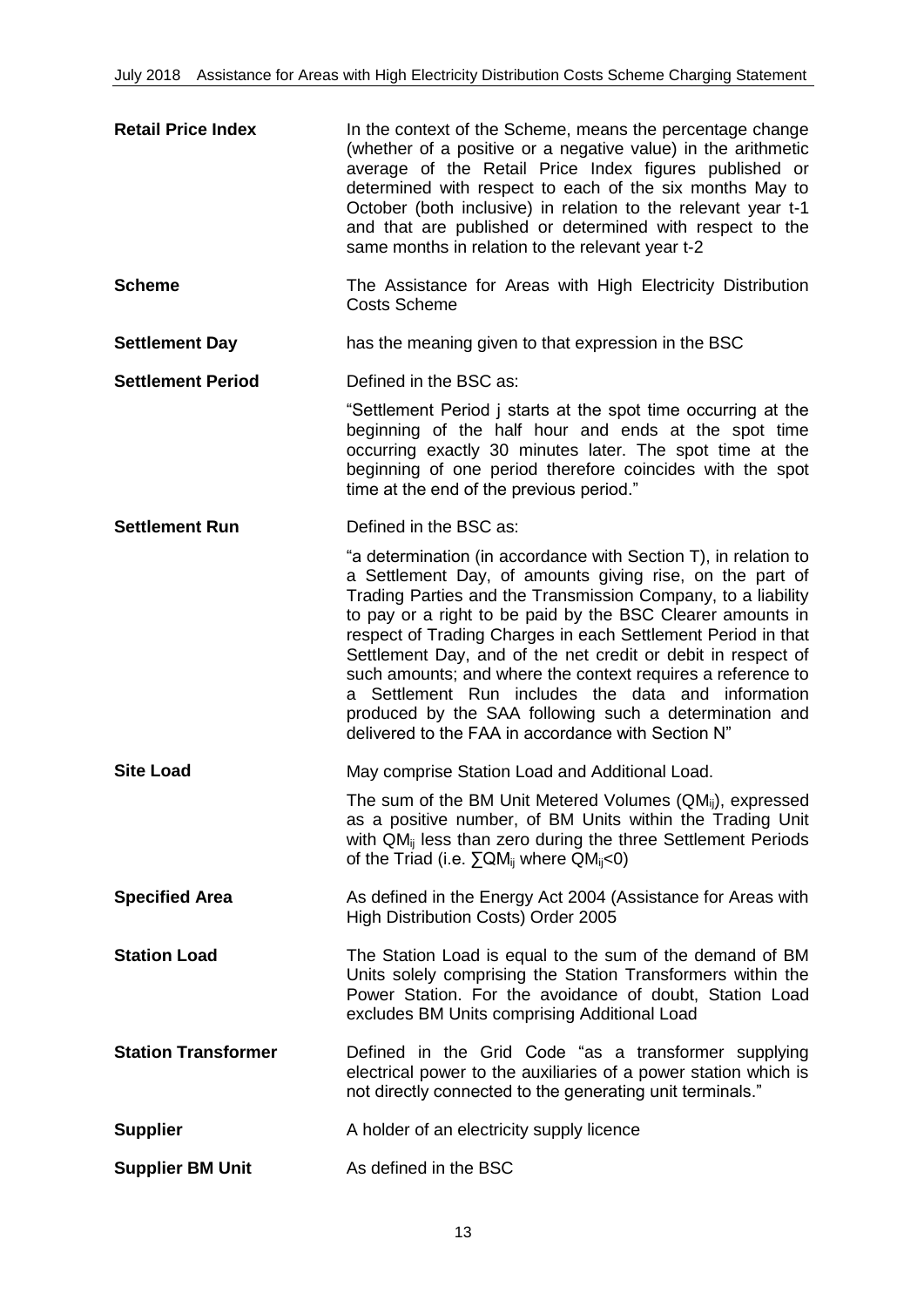| <b>SVA</b>                  | Supplier Volume Allocation, as defined in the BSC                                                                                       |
|-----------------------------|-----------------------------------------------------------------------------------------------------------------------------------------|
| <b>SVA Metering System</b>  | As defined in the BSC                                                                                                                   |
| <b>Total Scheme Amount</b>  | National Grid's maximum allowable revenue in relation to the<br>Assistance for Areas with High Electricity Distribution Costs<br>Scheme |
| <b>Transmission Licence</b> | The licence granted to National Grid Company plc under<br>Section $6(1)(b)$ of the Act                                                  |
| <b>Transmission system</b>  | A system which consists (wholly or mainly) of electrical plant<br>and lines at transmission voltages                                    |
| <b>Transmission voltage</b> | In England and Wales, voltages above 132kV, and in<br>Scotland, voltages of 132kV and above                                             |